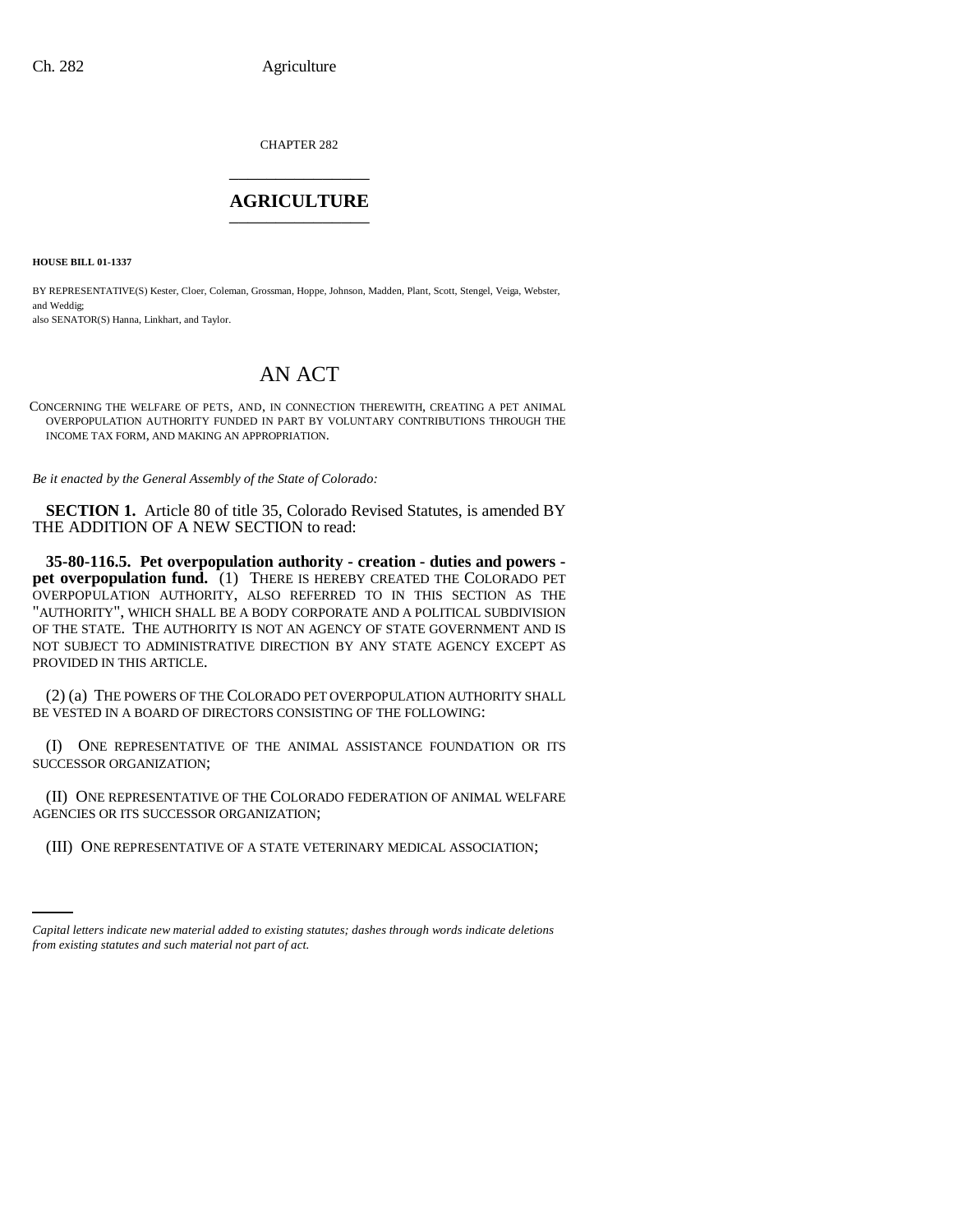(IV) ONE REPRESENTATIVE OF AN ASSOCIATION ORGANIZED FOR COLORADO ANIMAL CONTROL OFFICERS;

(V) ONE REPRESENTATIVE FROM THE DEPARTMENT OF AGRICULTURE;

(VI) ONE MEMBER FROM AN ANIMAL RESCUE ORGANIZATION; AND

(VII) ONE MEMBER OF THE GENERAL PUBLIC WITH AN INTEREST IN ANIMAL WELFARE.

(b) THE COMMISSIONER SHALL APPOINT THE BOARD MEMBERS TO THREE-YEAR TERMS; EXCEPT THAT THREE OF THE MEMBERS APPOINTED ON SEPTEMBER 1, 2001, SHALL SERVE AN INITIAL TERM OF TWO YEARS. EACH MEMBER SHALL SERVE AT THE PLEASURE OF THE COMMISSIONER AND SHALL CONTINUE IN OFFICE UNTIL THE MEMBER'S SUCCESSOR IS APPOINTED AND QUALIFIED. INITIAL MEMBERS OF THE AUTHORITY SHALL BE APPOINTED NO LATER THAN SEPTEMBER 1, 2001.

(c) ON THE EXPIRATION OF THE TERM OF A MEMBER OF THE BOARD, THAT MEMBER'S SUCCESSOR SHALL BE APPOINTED BY THE COMMISSIONER FOR A TERM OF THREE YEARS; EXCEPT THAT, IN THE CASE OF A VACANCY, THE COMMISSIONER SHALL APPOINT A PERSON WHO SHALL SERVE FOR THE UNEXPIRED TERM.

(3) (a) EACH BOARD MEMBER SHALL MEET THE FOLLOWING QUALIFICATIONS AT THE TIME OF APPOINTMENT AND THROUGHOUT THE MEMBER'S TERM OF OFFICE:

(I) RESIDENCY IN THIS STATE; AND

(II) DEMONSTRATION OF AN ACTIVE INTEREST IN THE EDUCATION OF THE COMMUNITY REGARDING THE BENEFITS OF PET OVERPOPULATION CONTROL IN COLORADO.

(b) THE COMMISSIONER SHALL IMMEDIATELY DECLARE THE OFFICE OF ANY MEMBER OF THE BOARD VACANT WHENEVER THE COMMISSIONER FINDS THAT THE MEMBER IS NOT QUALIFIED UNDER THIS SUBSECTION (3) OR THAT THE MEMBER IS UNABLE TO PERFORM THE DUTIES OF THE OFFICE.

(c) MEMBERS SHALL SERVE WITHOUT COMPENSATION FOR ANY SERVICE PROVIDED TO THE COLORADO PET OVERPOPULATION AUTHORITY. MEMBERS SHALL NOT RECEIVE ANY REIMBURSEMENT FROM THE BOARD FOR ANY EXPENSES INCURRED FULFILLING THEIR RESPONSIBILITIES PURSUANT TO THIS SECTION.

(4) THE BOARD MAY:

(a) ADOPT AN EDUCATION PROGRAM CONCERNING PET OVERPOPULATION WITH EMPHASIS ON THE IMPORTANCE OF SPAYING AND NEUTERING TO CONTROL PET OVERPOPULATION;

(b) DEVELOP, ADOPT, AND IMPLEMENT A PROCESS TO FUND AND EXPEND MONEYS FOR THE ACTIVITIES AND RESPONSIBILITIES OF THE BOARD. FUNDING FOR THE BOARD INCLUDES THE MONEYS AVAILABLE IN THE PET OVERPOPULATION FUND CREATED IN SUBSECTION (5) OF THIS SECTION.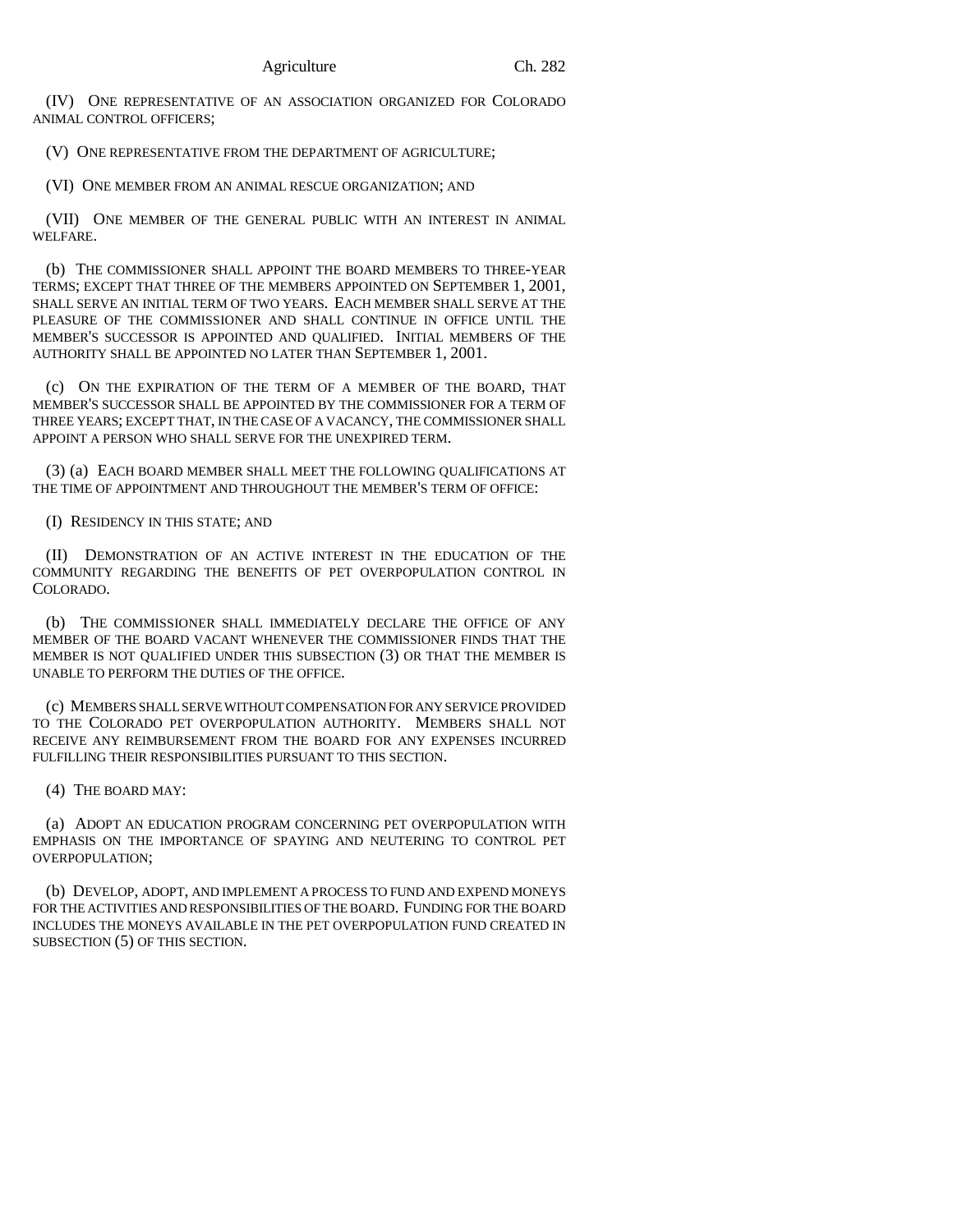### Ch. 282 Agriculture

(c) ACCEPT GIFTS, GRANTS, AND DONATIONS, INCLUDING PERSONAL SERVICES, FOR THE ACTIVITIES AND RESPONSIBILITIES OF THE BOARD. ANY GIFT, GRANT, OR DONATION OTHER THAN PERSONAL SERVICES SHALL BE DEPOSITED INTO THE PET OVERPOPULATION FUND CREATED IN SUBSECTION (5) OF THIS SECTION.

(d) DEVELOP, ADOPT, AND IMPLEMENT A COOPERATIVE PROCESS TO WORK WITH LOCAL VETERINARIANS, LICENSED ANIMAL SHELTERS, AND LOCAL COMMUNITIES CONCERNING ANIMAL SHELTERING AND PET OVERPOPULATION CONTROL IN THIS STATE.

(5) (a) DONATIONS COLLECTED PURSUANT TO SUBSECTION (4) OF THIS SECTION AND SECTION 39-22-2201,C.R.S., SHALL BE TRANSMITTED TO THE STATE TREASURER AND CREDITED TO THE PET OVERPOPULATION FUND, WHICH FUND IS HEREBY CREATED IN THE STATE TREASURY. ALL INTEREST DERIVED FROM THE DEPOSIT AND INVESTMENT OF MONEYS IN THE FUND SHALL BE CREDITED TO THE FUND.

(b) ALL UNEXPENDED AND UNENCUMBERED MONEYS REMAINING IN THE FUND AT THE END OF ANY FISCAL YEAR SHALL REMAIN IN THE FUND AND NOT REVERT BACK TO THE GENERAL FUND OR ANY OTHER FUND OR BE USED FOR ANY PURPOSE OTHER THAN THE PURPOSES SET FORTH IN THIS SECTION. SUCH MONEYS SHALL BE APPROPRIATED CONTINUALLY TO THE STATE TREASURER, WHO SHALL TRANSFER ALL AVAILABLE MONEYS IN THE PET OVERPOPULATION FUND TO THE PET OVERPOPULATION AUTHORITY AT LEAST QUARTERLY UNLESS THE BOARD EXPRESSLY REQUESTS OTHERWISE. THE BOARD SHALL EXPEND MONEYS FROM THE PET OVERPOPULATION FUND FOR THE IMPLEMENTATION OF THIS SECTION.

(c) WHEN EXPENDING FUNDS TO IMPLEMENT THIS SECTION, THE COLORADO PET OVERPOPULATION AUTHORITY SHALL GIVE PRIORITY TO THE AREAS THAT HAVE AN INSUFFICIENT NUMBER OF PET ANIMAL VETERINARY RESOURCES TO ADEQUATELY MEET LOCAL NEEDS.

(6) THE COLORADO PET OVERPOPULATION AUTHORITY, CREATED PURSUANT TO THIS SECTION, SHALL NOT BE FUNDED BY OR THROUGH ANY STATE AGENCY.

(7) NOTHING IN THIS SECTION SHALL BE CONSTRUED TO AUTHORIZE THE COLORADO PET OVERPOPULATION AUTHORITY TO PROMULGATE RULES TO IMPLEMENT THIS SECTION.

**SECTION 2.** Article 22 of title 39, Colorado Revised Statutes, is amended BY THE ADDITION OF A NEW PART to read:

# PART 22 PET OVERPOPULATION FUND VOLUNTARY CONTRIBUTION

**39-22-2201. Voluntary contribution designation - procedure.** FOR INCOME TAX YEARS COMMENCING ON OR AFTER JANUARY 1, 2001, BUT PRIOR TO JANUARY 1, 2004, EACH COLORADO STATE INDIVIDUAL INCOME TAX RETURN FORM SHALL CONTAIN A LINE WHEREBY EACH INDIVIDUAL TAXPAYER MAY DESIGNATE THE AMOUNT OF THE CONTRIBUTION, IF ANY, THE TAXPAYER WISHES TO MAKE TO THE PET OVERPOPULATION FUND.